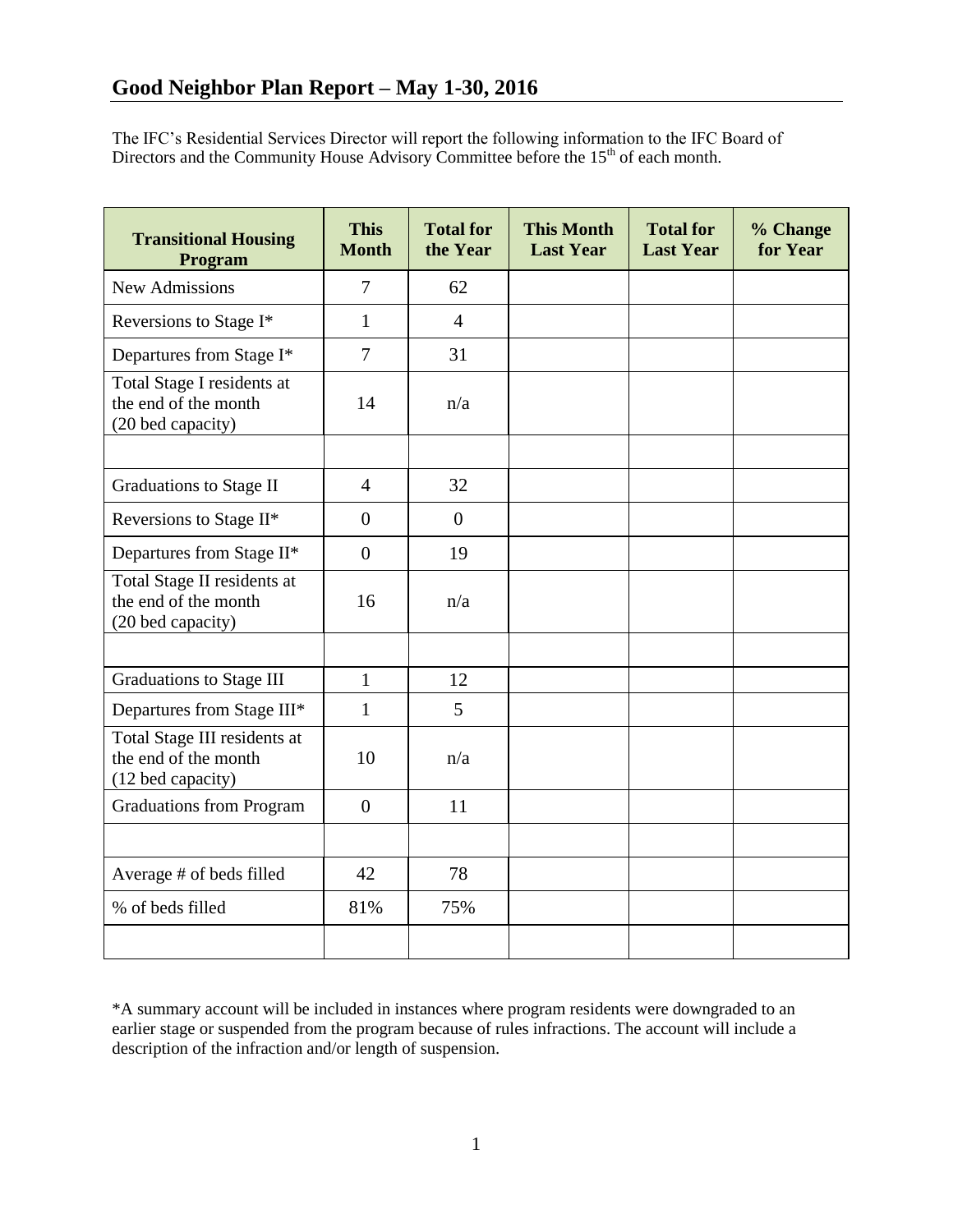# **Good Neighbor Plan Report – May 1-30, 2016**

| <b>Emergency Shelter -</b><br>open due to general conditions                                  | <b>This</b><br><b>Month</b> | <b>Total for</b><br>the Year | <b>This Month</b><br><b>Last Year</b> | <b>Total for</b><br><b>Last Year</b> | % Change<br>for Year |  |  |  |  |
|-----------------------------------------------------------------------------------------------|-----------------------------|------------------------------|---------------------------------------|--------------------------------------|----------------------|--|--|--|--|
| # of nights shelter open                                                                      | $\overline{0}$              | 84                           |                                       |                                      |                      |  |  |  |  |
| Average # of overnight guests                                                                 | $\theta$                    | 13                           |                                       |                                      |                      |  |  |  |  |
| total # of guests, duplicated                                                                 | $\overline{0}$              | 600                          |                                       |                                      |                      |  |  |  |  |
| total # of guests, new this fiscal year                                                       | $\overline{0}$              | 80                           |                                       |                                      |                      |  |  |  |  |
| # of nights # of guests > $17*$                                                               | $\overline{0}$              | $\overline{0}$               |                                       |                                      |                      |  |  |  |  |
| <b>Emergency Shelter – open due to individual needs</b>                                       |                             |                              |                                       |                                      |                      |  |  |  |  |
| # of on-premises admissions<br>resulting from police or emergency<br>services request*        | $\overline{0}$              | 12                           |                                       |                                      |                      |  |  |  |  |
| <b>Safety and Security</b>                                                                    |                             |                              |                                       |                                      |                      |  |  |  |  |
| # of guests admitted with current,<br>government-issued photo ID                              | $\overline{0}$              | 63                           |                                       |                                      |                      |  |  |  |  |
| # of guests admitted with other ID                                                            | $\overline{0}$              | $\boldsymbol{0}$             |                                       |                                      |                      |  |  |  |  |
| # of guests admitted without ID*                                                              | $\overline{0}$              | 17                           |                                       |                                      |                      |  |  |  |  |
| # of scheduled visitors<br>(i.e. service providers, meetings)                                 | 20                          | 361                          |                                       |                                      |                      |  |  |  |  |
| # of walk-up visitors seeking shelter                                                         | $\overline{2}$              | 28                           |                                       |                                      |                      |  |  |  |  |
| # of other walk-up visitors<br>(i.e. donations, public tours)                                 | 13                          | 272                          |                                       |                                      |                      |  |  |  |  |
| # of times a resident or guest left<br>Community House after curfew<br>without authorization* | $\overline{0}$              | 3                            |                                       |                                      |                      |  |  |  |  |
| # of times when staff instructed<br>someone to leave the premises*                            | 17                          | 78                           |                                       |                                      |                      |  |  |  |  |
| # of times when 911 and/or police are<br>called to premises for non-medical<br>reasons*       | 1                           | 5                            |                                       |                                      |                      |  |  |  |  |
| # of times a resident or guest charged<br>with a crime that occurred on<br>premises*          | $\overline{0}$              | $\boldsymbol{0}$             |                                       |                                      |                      |  |  |  |  |
| # of guests who were found to be a<br>sex offenders staying on premises*                      | $\overline{0}$              | $\boldsymbol{0}$             |                                       |                                      |                      |  |  |  |  |

# **\* if this occurs, the monthly report will include an explanation as well as a count**

 $X$  By checking this box, the Community House Residential Services Director affirms that a background check was administered to all prospective program residents before their admission into the transitional housing program.